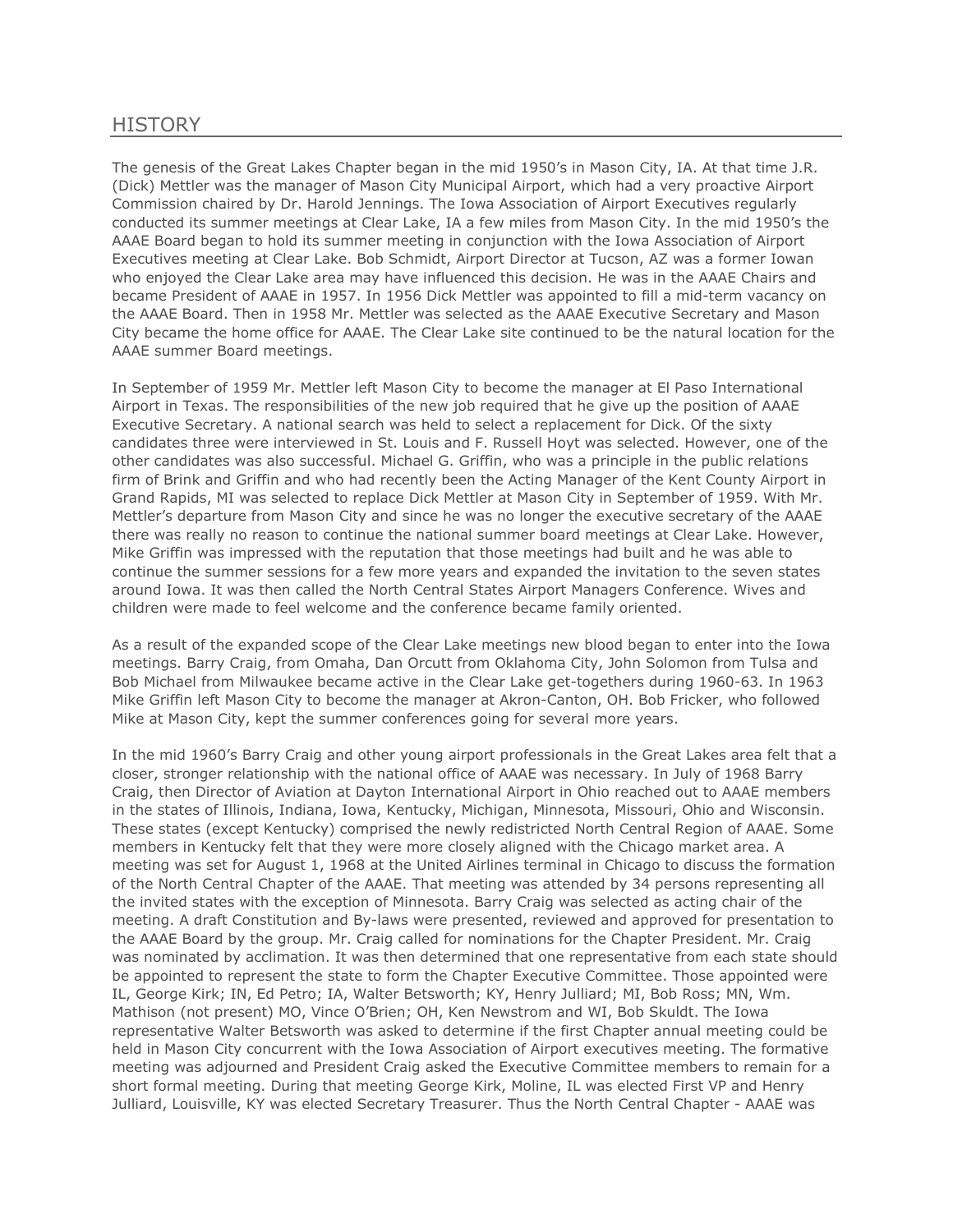## formed.

At the first regular meeting of the North Central Chapter held on October 8, 1968 in Norman, OK it was agreed that those who joined the Chapter prior to December 31, 1968 would be considered Charter Members (See Appendix Charter Member Lists). At that meeting it was also agreed that the Chapter would be renamed the Great Lakes Chapter. It was also announced that AAAE Board had formally recognized the Chapter and suggested two minor changes to the proposed Chapter Constitution and By-laws. The suggested changes were approved by the Chapter.

The first Great Lakes Chapter Annual Conference and business meeting was held in Mason City, IA on the weekend of August 16th 1969. The style and scope of the Great Lakes Chapter conferences would become unique within AAAE in that the founding members and the Chapter Officers and Executive Committee agreed that the Chapter Annual Conferences should be family events. The philosophy behind this style of conference will be addressed further following this introduction. During the first business meeting held at Mason City, IA August 16, 1969 the states of Nebraska, North and South Dakota asked to be included in the Chapter. As was the case with the managers of the northern Kentucky airports the managers in Nebraska and the Dakotas felt that business activities in their states were more closely tied to the Chicago market area. Their requests were subsequently approved by AAAE.

On May18, 1971 the Great Lakes Chapter-AAAE was incorporated as a not for profit corporation in the state of Wisconsin. The filing was handled by Robert S. Michael then Director of the Milwaukee County Airport Dept. General Mitchell Field.

At the 1991Winter Executive Committee meeting in Springfield, MO Chapter President Robert J. Hancik noted that the AAAE North Central Region boundaries included the Canadian Provinces of Manitoba and Ontario. Following that invitations were extended to the airport managers in those provinces and in November of 1991 Mr. F. L. (Lynn) Bishop Manager of Winnipeg International Airport was the first Canadian representative to join the Chapter representing the province of Manitoba. The first members representing the province of Ontario were Mr. Phil Bluck of Waterloo-Guelph Regional Airport and Mr. A.F.J. Home of the Toronto Island Airport. They joined the Chapter in January 1992. Since then Canadian membership in the Chapter has ranged between ten to twenty members.

To complete this introduction we should review the member service efforts of the Chapter beginning with the Crash Fire Rescue (CFR) training program, which the Chapter inaugurated in 1970. The Officers and Executive Committee felt that sharing expertise in this critical public safety service would play an important role in expanding knowledge about new equipment, extinguishing agents, tactics and requirements involved as we moved toward airport certification in the industry. Attendance was open to airports throughout the country. The first Chapter CFR school was held in Dayton, OH in 1971. At the 1971 Chapter Annual Conference AAAE President George Bean commended the Chapter for sponsoring this important training effort in the industry. In the years since schools were held in Cincinnati, OH, Indianapolis, IN and South Bend, IN. As a result of the training programs the Chapter saw the need for recognition for those professionals in the now Airport Rescue and Firefighting (ARFF) field who demonstrated exceptional dedication, ingenuity, ability or acts considered heroic in the performance of their duty. The Chapter decided on two awards. The ARFF Valor Award open to nominees from throughout the country to be presented annually at the AAAE Annual Conference and the Airport Fire Rescue Achievement Award to be presented to individuals nominated from within the Chapter at the Chapter Annual Conference. The Chapter presented its first awards in 1975.

In 1978 and 1979 the Chapter sponsored Airport Police Pistol Matches. The competition committee was chaired by Ted J. Bushelman along with Program Coordinator Jack M. Barry of the Greater Cincinnati Airport. The matches, supervised by the local FBI office, were held in Cincinnati prior to the Chapter Annual Conferences and awards were presented at the annual Conferences in Kentucky Dam Village and Mason City, IA.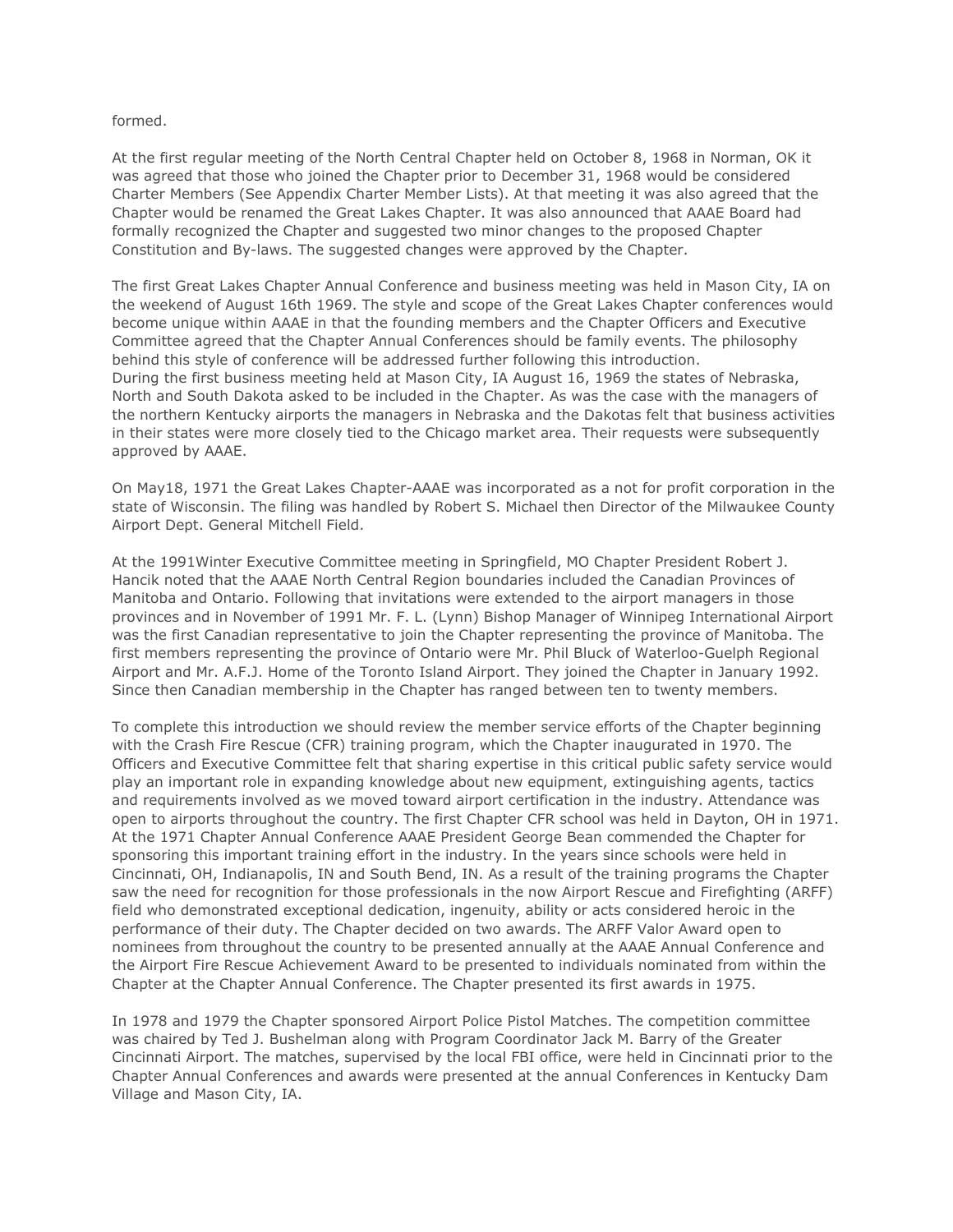In 1990 the Chapter sponsored an Airport Police Public Relations Seminar. The seminar or "Charm School" as it was called was hosted by the Indianapolis Airport Authority and chaired by James J. McCue, Managing Director of Operations. Although both the pistol competition and the police public relations programs were well accepted initially it was difficult to sustain participation because the airports found it difficult to send their public safety officers out for such events due to budget and scheduling difficulties and competing local training requirements.

In 1991 the Chapter held its first annual Aviation Environmental Management Conference in Columbus, OH. This conference was the Chapter's first cooperative member service effort cosponsored with AAAE and open to nationwide attendance. The conference was hosted by Port Columbus International Airport and was attended by about sixty persons. By letter of agreement the net proceeds were split 50/50 by AAAE and the Chapter. Columbus hosted the conference through 1993. From 1994 on the conference was moved to Chicago, Minneapolis and Kansas City with each city hosting the conference for two years. In 1999 and 2000 the conference returned to Columbus. Following the Columbus conference in 2000 the Chapter and AAAE felt we could improve participation if the conference was held outside the Chapter area on alternate years. Therefore, in 2001 the conference was held in Dallas, TX. From that point on until present the alternate year pattern in and out of the Chapter area has been the norm.

In 1996 the Chapter offered its first annual National Air Service Conference in Kansas City, MO. This conference was the brain child of Robert F. Selig then Executive Director of the Grand Forks International Airport, ND. The conference was the Chapter's second cooperative member service effort co-sponsored by AAAE and ACI-NA and open to nationwide attendance. Following the initial conference in Kansas City the Chapter established the same practice of moving the conference site in and out of the Chapter area as well. Following the initial conference ACI-NA no longer participated as a cosponsor.

In 2005 the Chapter launched an initiative to create an Aviation Ground Service program to assist airports in evaluating whether they could improve their airport/airline relations by offering to provide ground services to airlines with airport or FBO personnel to reduce airline costs in cases where preservation of air service was an issue. Chapter Past President Bruce E. Carter, Moline, IL spearheaded this effort and lead discussions with AAAE to make this another co-sponsored workshop or seminar with the parent organization. AAAE agreed that this idea had merit and decided to form the Aviation Ground Service Association (AGSA) as an affiliated organization of AAAE. This was approved by the AAAE Board in April of 2007. An AGSA Policy Board was created with Mr. Carter named as Board Chair. The first AGSA Workshop was conducted in conjunction with the 2008 National Air Service Conference in San Antonio, TX. Members of the Association include airports, airlines, FBO's and corporations affiliated with ground handling equipment and services. After the first year it appeared that formal membership in the association was not going to grow to the extent that was initially expected and Mr. Carter and AAAE staff decided that the association title would be inappropriate. It was then renamed as the Aviation Ground Services Initiatives Workshop and continued to be presented in conjunction with the NASC each year.

At the 2012 Winter Executive Committee Meeting in Appleton, WI it was agreed that the Chapter should include a Corporate Advisory Committee as one of its standing committees. This decision followed informal discussions at the Chapter Past Presidents breakfast during the 2011 Chapter Annual Conference and with various members of the Chapter who represented consulting and service firms that regularly sponsored events at the Chapter conferences. Mr. William Hogan of Reynolds, Smith & Hills, Inc. agreed to Chair that committee and Chapter Past President Timothy Callister, AAE agreed to serve as Co-chair representing Mead & Hunt, Inc. The committee held its first formal meeting at the 2012 Chapter Annual Conference. The initial group of seven members discussed goals and objectives and development of a mission statement. They also explored ideas to help the Chapter improve by providing assistance with speakers, program topics, attracting new members and mentoring members on various issues and topics within their various areas of expertise.